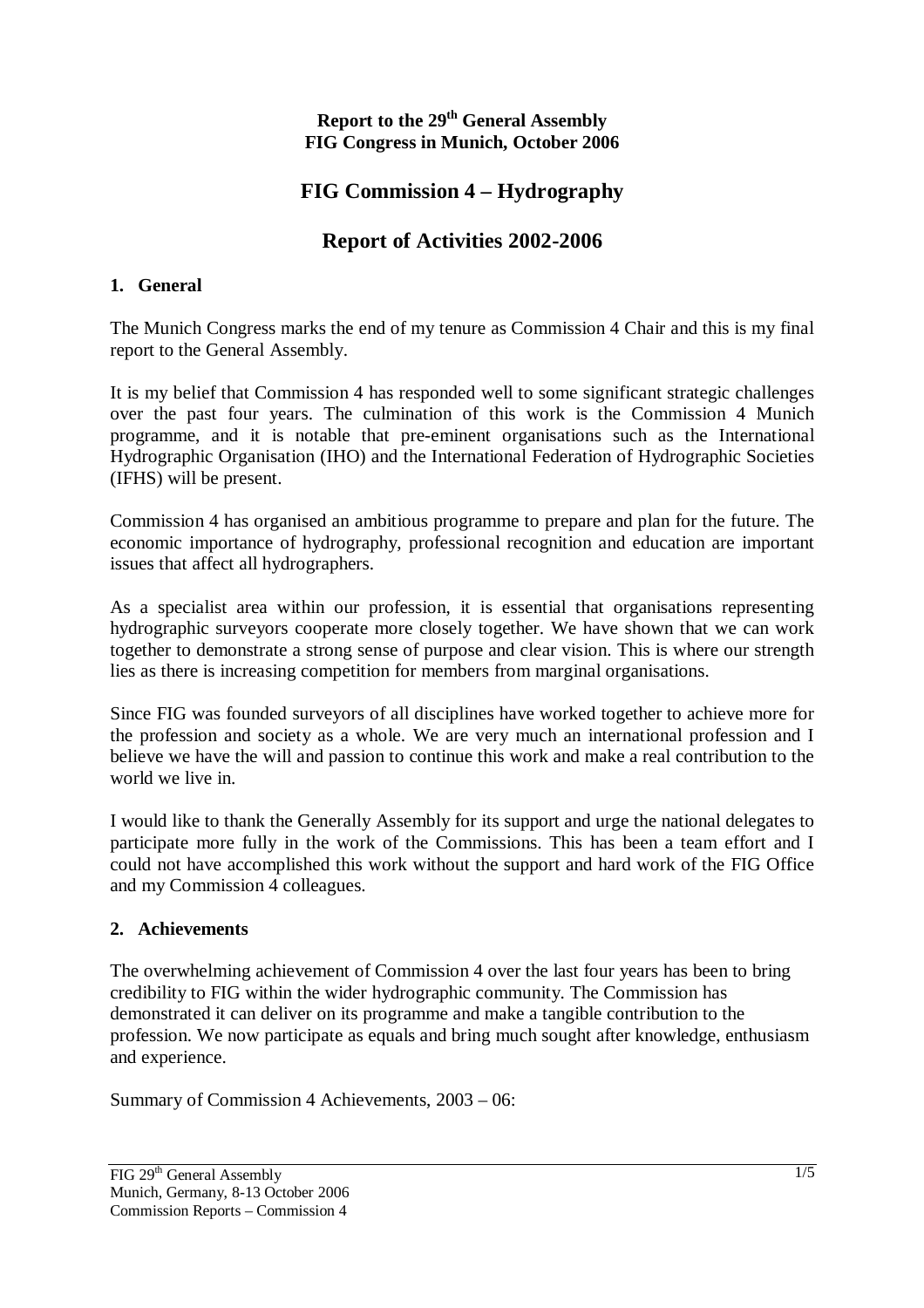- Presented in excess of 80 papers at over 20 events and meetings, including 5 technical tours
- Formal MOU with IHO and IFHS
- Published over 15 articles and issued 3 Commission CD's
- Produced 2 official FIG Publications from WG 4.2 & 4.3

# **2.1 Working Groups**

## **WG 4.1 – Strategic Partnerships**

The primary goal for this WG was to actively pursue closer links with sister organisations, especially IHO and IFHS. This was achieved through regular meetings and a formal Memorandum of Understanding (MOU). Commission 4 has now forged a close working relationship with both organisations.

## **WG 4.2 Vertical Reference Frame (Joint WG with Commission 5)**

This is highly topical within the surveying community and work has progressed through papers and workshops over the last 4 years. Development of a stable vertical reference surface for hydrography is a vital step in being able to handle modern bathymetric depth data to it fullest extent. The work has culminated in an official FIG Publication, to be launched in Munich. In addition to mainstream FIG events, specific meetings include:

- Dynamic Planet 2005 Cairns, Australia, 22-26 August 2005

# **WG 4.3 – Administering Marine Spaces (Joint WG with Commission 7)**

Good governance and understanding/management of the coastal zone is widely recognised as being essential for the wellbeing of mankind and the wider world we live in. Indeed, sustainable development must become a reality as many communities are located on or near the coastal margins. Through workshops, papers and seminars this WG has made steady progress. An official FIG Publication, to be presented in Munich, will focus on issues relating to the administration of marine spaces from a regional perspective around the globe. In addition to mainstream FIG events, specific meetings include:

- Meeting on Marine Cadastre Issues, UNB, Canada September 2003
- PCGIAP WG#3 International Workshop, KL, Malaysia May 2004

# **WG 4.4 – Education & CPD**

The main bulk of Commission 4 CPD material was made available through the publication of 3 CD's, which contained all papers and articles from FIG events, including sessions, workshops and seminars. CD #2 included the new IHO Manual on Hydrography (IHO-M13). CD #3 includes the final publications from WG 4.2 & 4.3.

It was envisaged that educational events of a specialised technical nature such as short seminars or workshops could be organised around official FIG events. Unfortunately this was not possible due to lack of funding and local constraints. I firmly believe there is a will across all Commissions to engage more fully with local surveyors/students and I would ask FIG to consider this when planning future events.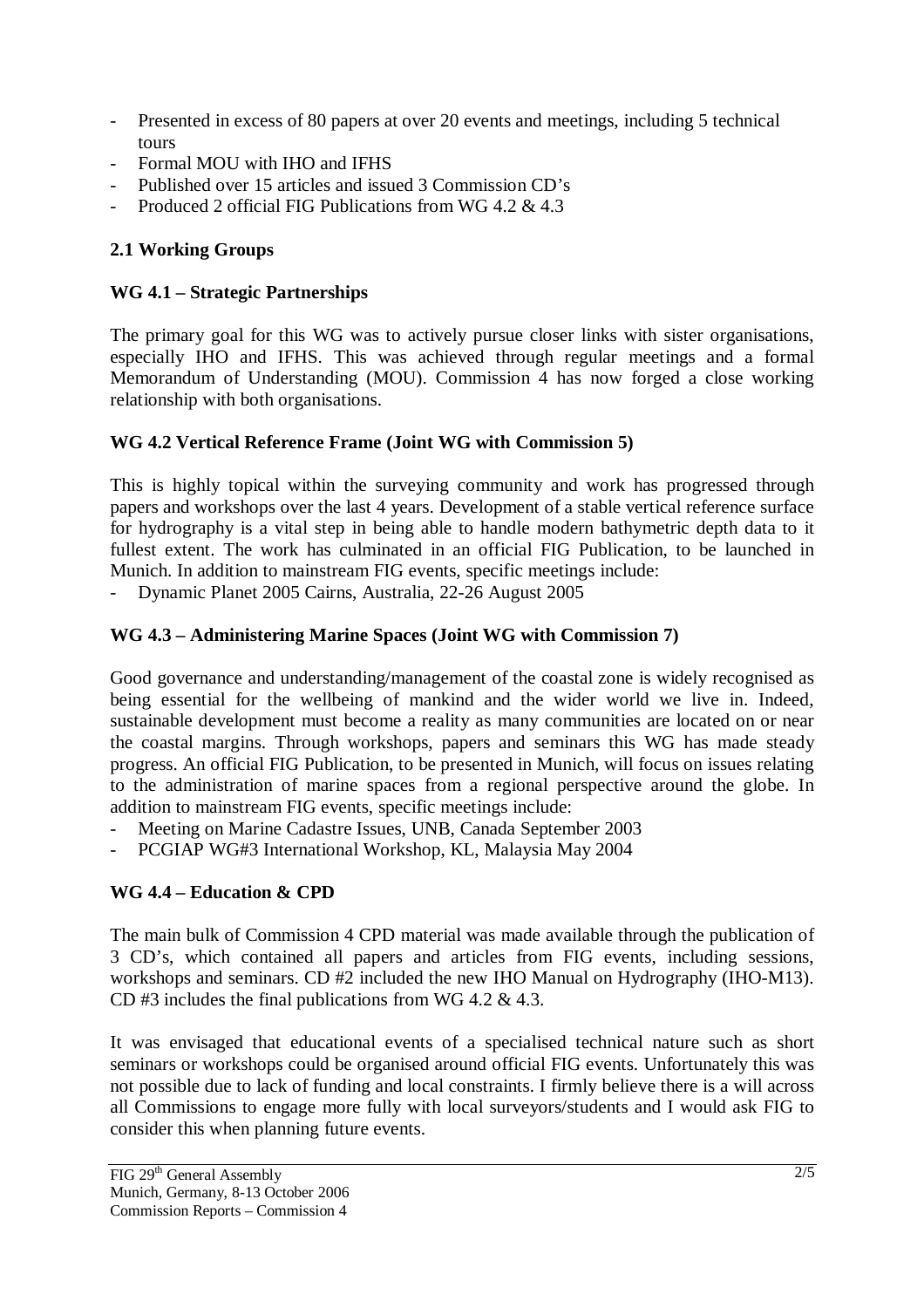## **FIG Standards Network**

Commission 4 is an active member of the Standards Network and is currently engaged in a review of ISO/CD 19130.2 - *Sensor and Data Models for Imagery and Gridded Data* as it pertains to hydrography.

## **2.2 Cooperation**

#### 2.2.1 Cooperation with Other Commissions

There has been close cooperation with all Commissions through ACCO meetings at FIG events. In particular, Commission 4 has close links with Commission 5 & 7 through joint Working Groups.

#### 2.2.2 Cooperation with Sister Organisations

Initial contact with Sister Organisations was established to confirm clear lines of communication. This was followed by visits to the IHB (International Hydrographic Bureau) in Monaco, culminating in the signing of a MOU at the FIG WW in Athens 2004. A similar MOU was signed with the IFHS at the FIG WW in Cairo 2005.

FIG/IFHS Meetings:

- Hydro 2002, Kiel Germany October 2002
- Hydro4 Bi-annual Conference, Galway, Ireland November 2004
- UK Hydrographic Soc seminar *More than just Button Pushers*, November 2005

## FIG/IHO Meetings:

- Monaco, November 2003
- Monaco, November 2004
- IHO Hydrographic Conference (3EIHC) Monaco, 11-14 April 2005.
- IHO Capacity Building Seminar in Trieste, Italy, October 2005
- 5<sup>th</sup> FIG Regional Conference, Accra, Ghana March 2006. Capacity building meeting with a representative of the Regional Maritime Academy in Accra.
- IHO Capacity Building Seminar in Acapulco, Mexico October 2006

FIG is a long standing member of the FIG/IHO/ICA International Advisory Board (IAB) which meets annually. The Board has compiled Standards of Competence for Hydrographic Surveyors, against which the Board evaluates programmes submitted for recognition. To date the Advisory Board has awarded recognition to more that 40 courses worldwide.

## FIG/IHO/ICA IAB Meetings:

- London, June 2003
- Malaysia May 2004
- Athens, Greece April 2005
- Goa, India April 2006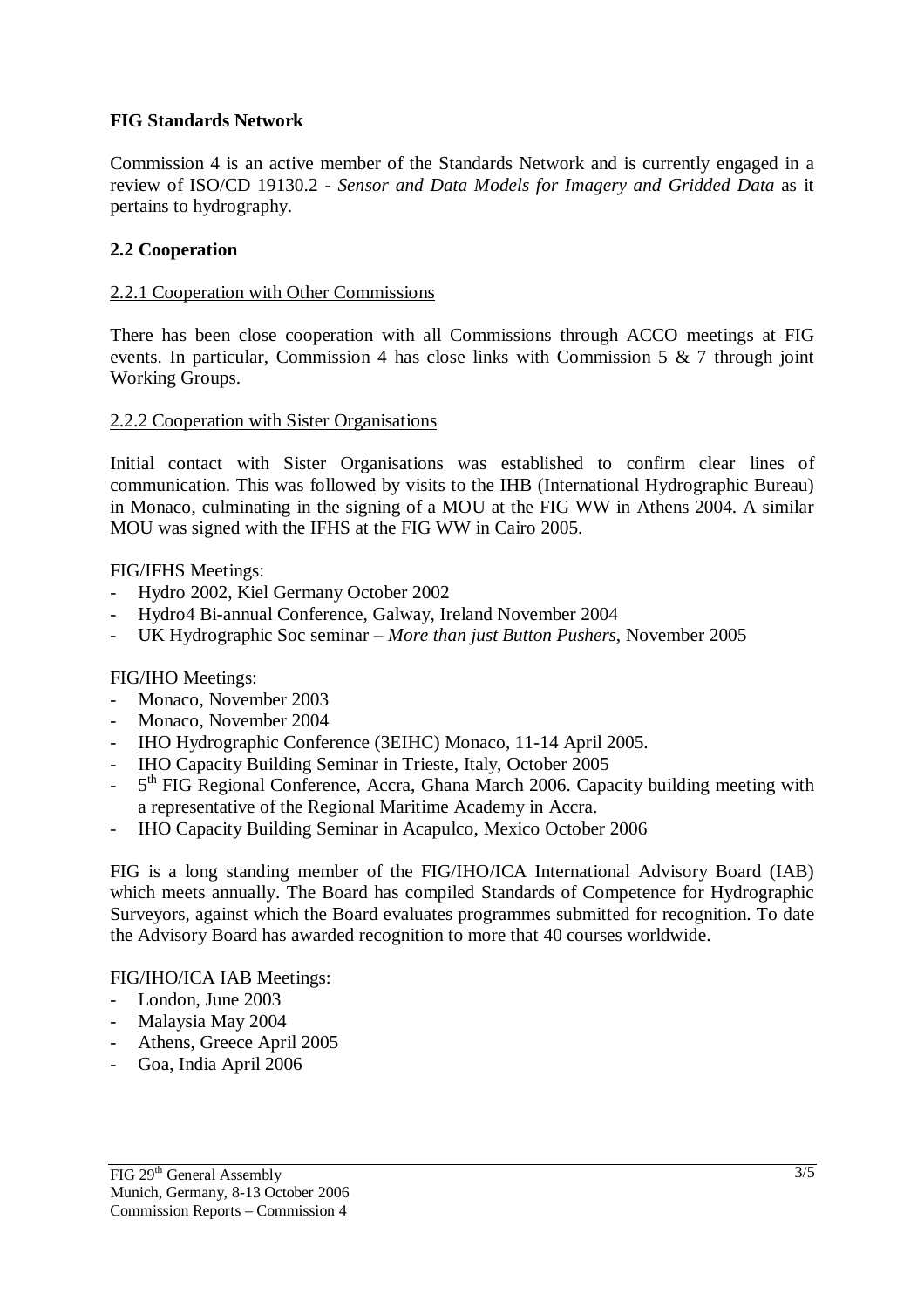#### 2.2.3 Cooperation with UN

Commission 4 does not have direct links with the UN. All contact with the UN is through the IHO & the International Maritime Organisation (IMO).

### **2.3 Events**

## 2003

- FIG Working Week, Paris, France 2003
- 7<sup>th</sup> SEASC, Hong Kong, November 2003
- 2<sup>nd</sup> FIG Regional Conference, Marrakech, Morocco December 2003

## 2004

- FIG Working Week in Athens, Greece May 2004
- 3<sup>rd</sup> FIG Regional Conference, Jakarta, Indonesia October 2004

## 2005

- FIG Working Week in Cairo, Egypt, 16-21 April 2005

## 2006

- 5<sup>th</sup> FIG Regional Conference, Accra, Ghana March 2006
- FIG XXIII Congress, Munich, Germany October 2006

## **2.4 Publications**

- Hydro International, A J Greenland, October 2002 *FIG & Hydrography*
- Geomatics World, R Adams, December 2002- *FIG's Hydrographic Surveyors Rally at Hydro2002*
- Hydro International, A J Greenland, June 2003 *FIG Working Week 2003*
- Hydro International, A J Greenland, November 2003 *A House Divided Against Itself Cannot Stand*
- The Hydrographic Journal, M Sutherland & S Nichols, January 2004 *The Evolving Role of Hydrography in Ocean Governance and the Concept of a Marine Cadastre*
- Geomatics World, M Sutherland, March/April 2004 *Why a Marine Cadastre is Important*
- The Hydrographic Journal, R Adams, July 2004 *FIG Working Week 2004 The Olympic Spirit in Surveying*
- Geomatics World, R Adams & D Schnurr, July/August 2004 *FIG Working Week: Athens 2004, The Olympic Sprit in Surveying*
- The Hydrographic Journal, R Adams, WG 4.2, July 2004 *Seamless Data & Vertical Datums – Reconciling Chart Datum with a Global Reference Frame*
- Hydro International A J Greenland, October 2004 *Joined up Hydrography*
- Geomatics World, R Adams, June 2005 *FIG WW 2005 Commission 4 Report*
- FIG Article of the Month, A J. Kerr, Presentation at Intergeo, November 2005 *Hydrography and Disaster Management*
- Hydro International, A J Greenland, January 2006 *Pathways to Professionalism*
- Hydro International, A J Greenland & H Gorziglia, September 2006 *IHO/FIG Cooperation: Capacity Building for Hydrography*